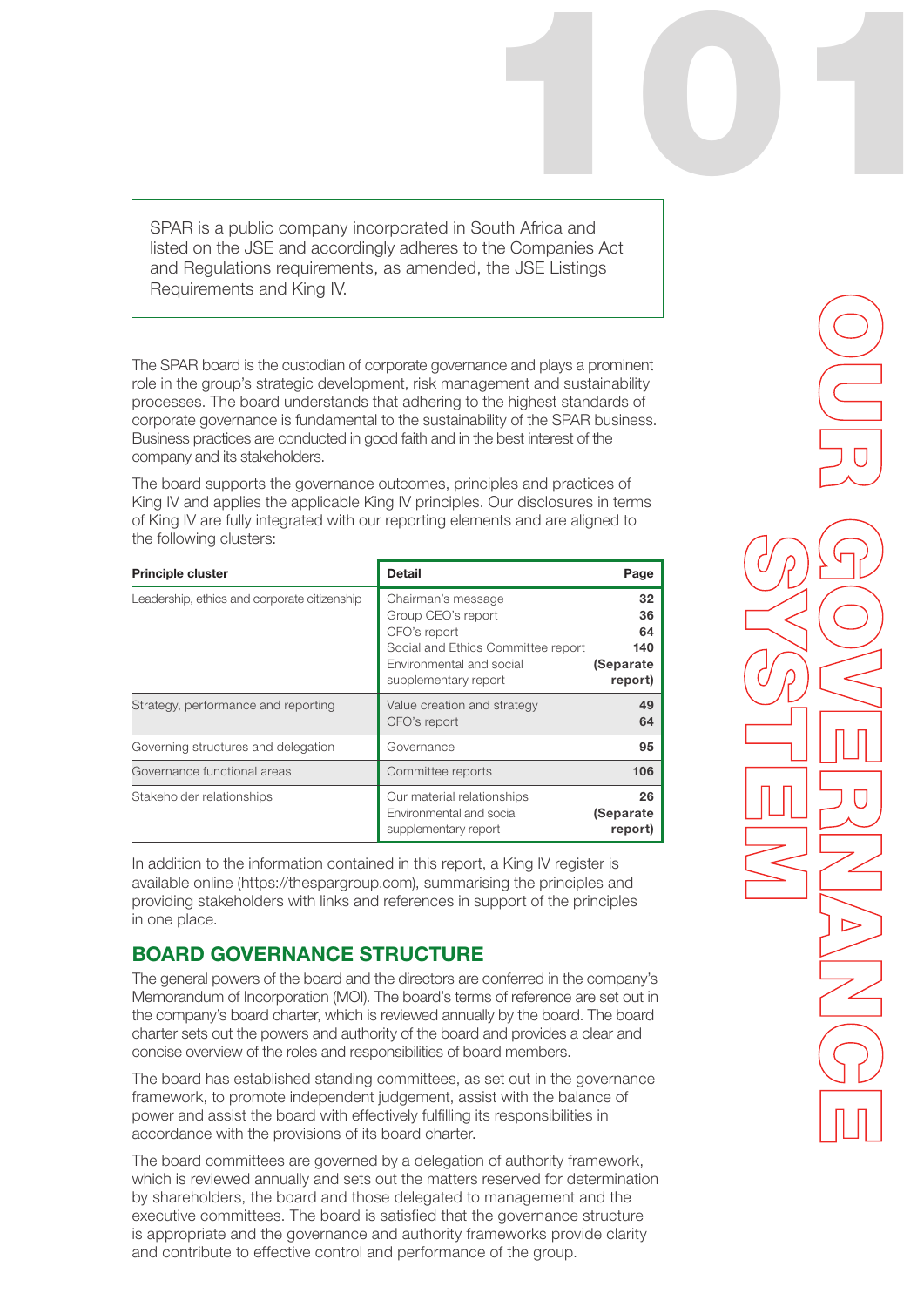To ensure conflicts of interest are avoided, board members annually update the general disclosure of their personal financial interests in terms of the Companies Act and are reminded at the commencement of every board and committee meeting that they are required to declare any material personal financial interest they may have in contracts entered into or authorised by the company. To ensure conflicts of interest are avoided, board

### BOARD COMPOSITION

During the financial year, the board comprised nine directors, comprising two executive directors and seven non-executive directors, six of whom are classified as independent. The Chairman is a non-executive director and is not classified as independent. As such, the board has elected one of the existing independent non-executive directors to act in the capacity of lead independent director of the board. The board has a policy on the

promotion of broader diversity at board level, and the board promotes diversity through the diversity indicators of knowledge, skill, experience, age, culture, race and gender and sets voluntary targets in respect of race and gender.

See a summary of the board's diversity aspects below and read the board members' profiles on pages 96 to 99.

Non-executive directors bring an independent judgement to bear on issues of strategy, performance and resources, and act in the interest of the company's stakeholders. Executive directors provide insight into day-to-day operations and are responsible for implementing strategy and all operational decisions.

Information relating to the board's diversity, independence and performance can be found in the Nominations Committee report on page 111.

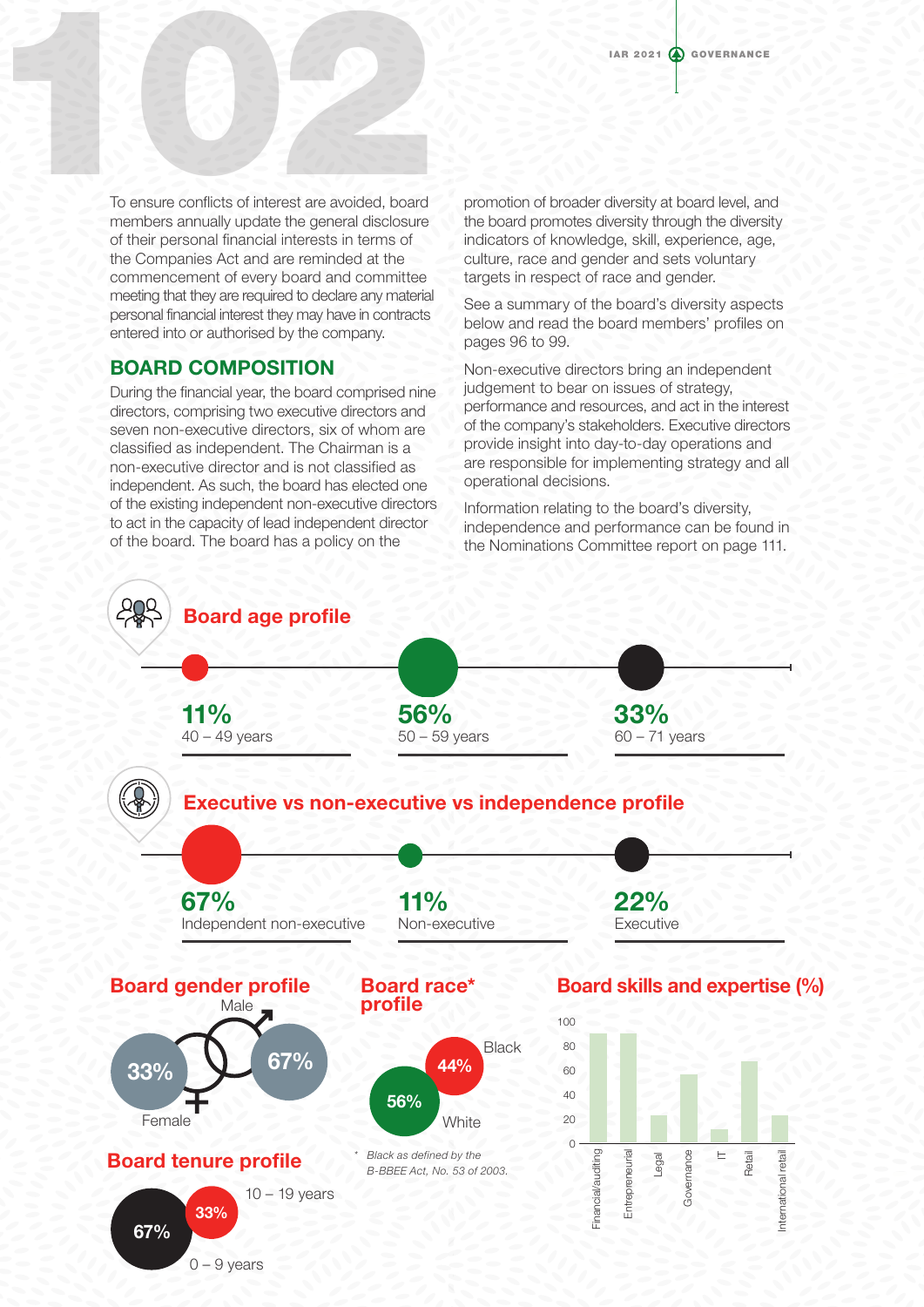Strates the structures, processes and practices the Our corporate governance framework below illustrates the structures, processes and practices the board uses to direct and manage the group's operations.



## SHAREHOLDERS AND OTHER STAKEHOLDERS

### BOARD

Provides oversight of the management and governance of the company, monitors executive management's performance and provides strategic direction and leadership in line with the company's value system to ensure its sustainability. The Company Secretary supports board members by providing guidance on fulfilling their responsibilities as directors in the best interest of SPAR.



EXECUTIVE MANAGEMENT

#### EXECUTIVE COMMITTEES

Assist the Group CEO to implement the strategy and objectives of SPAR and carry out the group's day-to-day activities.

#### DIVISIONAL/OPERATIONAL

Various regional, executive, departmental, operational, and project committees and forums.

THE SPAR GUILD OF SOUTHERN AFRICA THE BUILD IT GUILD OF SOUTHERN AFRICA

## SOCIAL AND ETHICS COMMITTEES REGIONAL GUILD COMMITTEES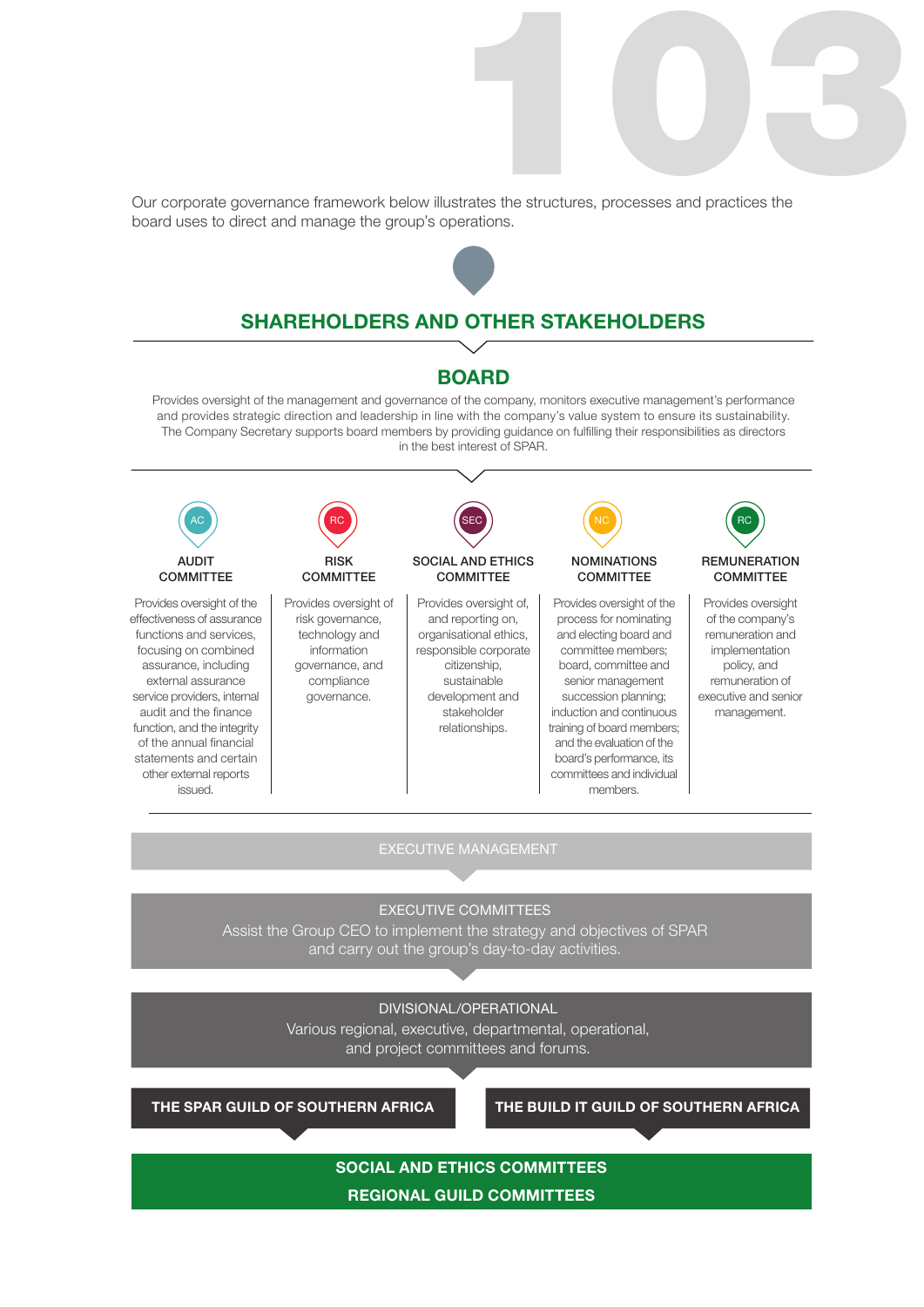

# BOARD COMMITTEES

The board delegates oversight of certain roles and responsibilities to board committees but understands the delegation of its responsibilities will not by or of itself constitute a discharge of the board's accountability. The board committees' responsibilities and key focus areas are set out in each committee's report.

With the exception of the Nominations Committee, which is chaired by the Chairman of the board, all other committees are chaired by an independent non-executive director and have their own terms of reference. The terms of reference set out the committees' composition, roles and responsibilities, functions and authority. The committees report to the board at each board meeting and make recommendations in accordance with their terms of reference.

Committee members' attendance is recorded below.

The effectiveness of the committees is assessed by way of a self-evaluation review every two years, which was performed in 2021. The board is satisfied the committees fulfilled their responsibilities in respect of their respective terms of reference.

From time to time, the board may appoint and authorise *ad hoc* committees, comprising the appropriate board members, to perform specific tasks as required.

## ATTENDANCE AT BOARD AND COMMITTEE MEETINGS

The board values independent judgement and requires that each board member prepare, participate and contribute at each meeting. Board members are provided with relevant information on the group's strategies, plans and performance, and must devote sufficient time and effort to prepare for meetings. The Company Secretary prepares agendas of meetings in accordance with approved annual work plans and in consultation with the respective chairs.

To continually improve non-executive directors' understanding of the company's operating divisions, a board meeting is held at least once a year at a distribution centre, usually in August. The August board meeting for this year was held at the KwaZulu-Natal distribution centre. Meetings held during the financial year were as follows:

|                                              | <b>Board</b> | Audit<br><b>Committee</b> | <b>Committee</b> | Nominations Remuneration<br><b>Committee</b> | <b>Risk</b><br><b>Committee</b> | Social and<br><b>Ethics</b><br><b>Committee</b> |
|----------------------------------------------|--------------|---------------------------|------------------|----------------------------------------------|---------------------------------|-------------------------------------------------|
| Number of meetings held                      | 5            | $\overline{2}$            | 3                | 3                                            | $\overline{2}$                  | 2                                               |
| <b>Attendance by directors</b><br>as members |              |                           |                  |                                              |                                 |                                                 |
| Non-executive directors                      |              |                           |                  |                                              |                                 |                                                 |
| Mike Hankinson <sup>1</sup>                  | 2            | n/a                       | 2                | 2                                            | n/a                             | n/a                                             |
| Graham O'Connor <sup>2</sup>                 | 5            | n/a                       |                  |                                              |                                 |                                                 |
| Jane Canny <sup>3</sup>                      | 2            | n/a                       | n/a              | n/a                                          |                                 |                                                 |
| Lwazi Koyana                                 | 5            | n/a                       | n/a              | n/a                                          | $\overline{2}$                  | $\overline{2}$                                  |
| Marang Mashologu                             | 5            | $\overline{2}$            | n/a              | n/a                                          | 2                               | n/a                                             |
| Phumla Mnganga                               | 5            | n/a                       | 3                | 3                                            | n/a                             | 2                                               |
| Harish Mehta                                 | 5            | 2                         | 3                | 3                                            | $\overline{2}$                  | n/a                                             |
| <b>Andrew Waller</b>                         | 5            | 2                         | n/a              | n/a                                          | 2                               | n/a                                             |
| <b>Executive directors</b>                   |              |                           |                  |                                              |                                 |                                                 |
| Brett Botten <sup>4</sup>                    | 3            | n/a                       | n/a              | n/a                                          |                                 |                                                 |
| Mark Godfrey                                 | 5            | n/a                       | n/a              | n/a                                          | 2                               | n/a                                             |

*<sup>1</sup> Mike Hankinson retired in February 2021.*

*2 Graham O'Connor replaced Mike Hankinson as Chairman of the board and Nominations Committee, and member of the Remuneration Committee effective 1 March 2021.*

*<sup>3</sup> Jane Canny was appointed to the board and as a member of the Risk and Social and Ethics committees effective 1 May 2021.*

*<sup>4</sup> Brett Botten replaced Graham O'Connor as Group CEO and member of the Risk and Social and Ethics committees effective 1 March 2021. By invitation only:*

*• The Chairman and CEO of the Board attended all committee meetings*

*• Andrew Waller attended all meetings of the Nominations Committee and Remuneration committee, in his capacity as the Lead Independent Director*

*• Mark Godfrey, in his capacity as CFO, attended all Audit Committee meetings*